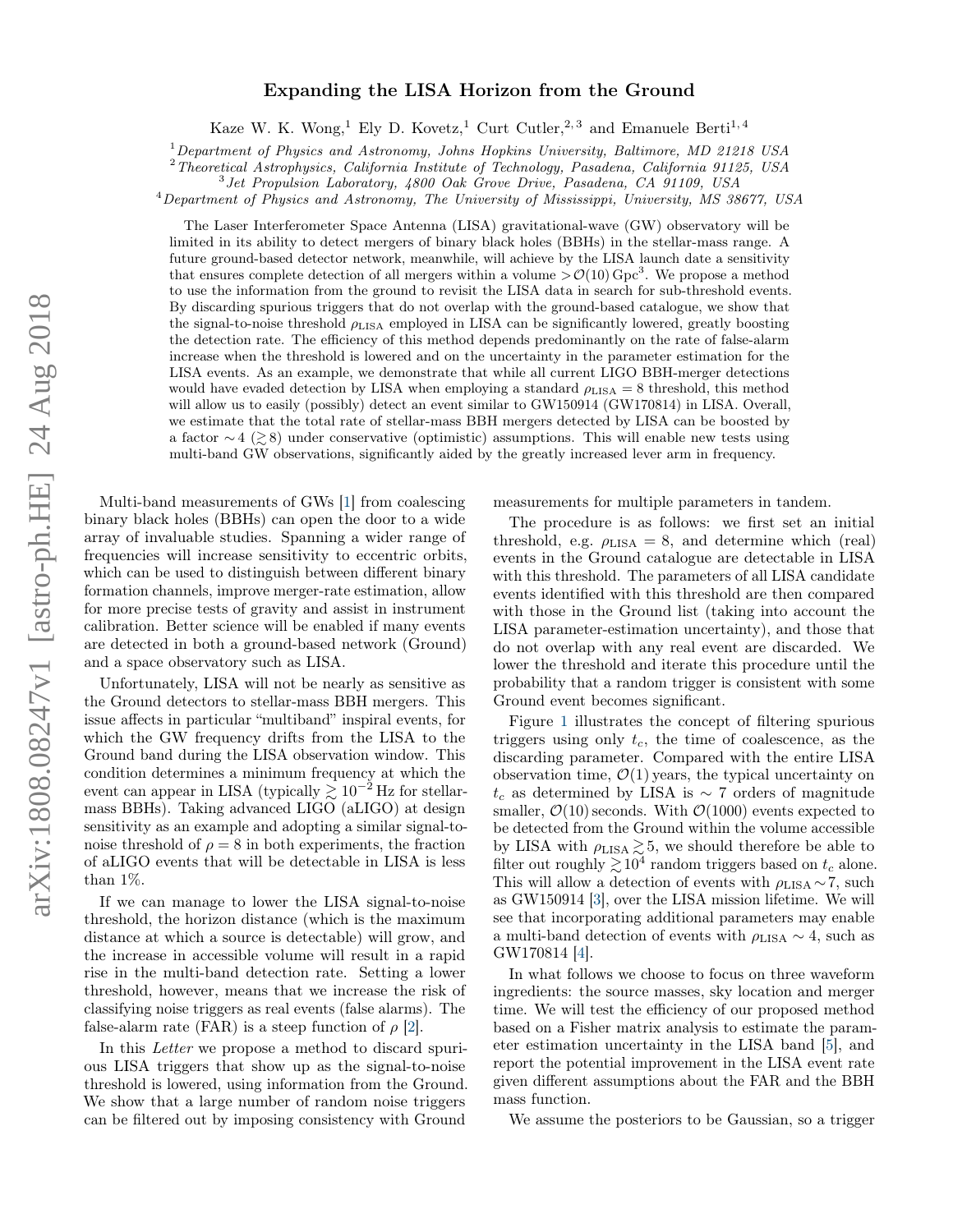<span id="page-1-0"></span>

FIG. 1. Illustration of our method to discard LISA triggers. The waveforms are those of the gravitational events which were observed by aLIGO in its O1 and O2 runs (2015-2017). GW150914 would have had the highest signal-to-noise in LISA,  $\rho_{\text{LISA}} = 7$ , while GW170814 would have had  $\rho_{\text{LISA}} = 4.5$  (assuming 4 years of integration time), both of which are below the conventional  $\rho = 8$  threshold. The red stripes indicate the merger time of LISA triggers (their width set by the uncertainty). If a trigger does not agree with any of the events detected from the Ground, it can be discarded as random noise (or as an astrophysical event whose merger will appear in LIGO in the future and is thus irrelevant for our purposes). We show that if LISA had started observing in 2011, it would have been possible to lower its signal-to-noise threshold and recover GW150914, and potentially also GW170814. The other events would have been out of reach.

is characterized by its k-dimensional vector of best-fit parameter values  $\vec{\mu}$  and covariance matrix Σ. The problem of consistency checking between the LISA and Ground measurements corresponds to finding the overlap between two volumes in a multi-dimensional space given some metric. We claim that two measurements taken by LISA and the Ground agree with each other if they meet the following criterion:

$$
D(\vec{\mu}_{\text{LISA}}, \vec{\mu}_{\text{Ground}}, \Sigma_{\text{LISA}}, \Sigma_{\text{Ground}}) \leq \chi^2_k(p),
$$
 (1)

where  $D$  is a function that gives the distance between two points in the high-dimensional space under some metric, and  $\chi^2_k(p)$  is the quantile function for probability p of the Chi-Squared distribution with k degrees of freedom.

A typical source in LISA will be characterized by  $k = 9$ parameters (when taking into account the antenna pattern), so the exact two-point distance problem would be solved in an 18-dimensional space, and hence it can be computationally intensive. Instead of solving the problem exactly, we calculate the volume bounded by  $\chi^2_k(p)$  in the parameter space centered at the best-fit value for each parameter that is given by the more precise measurement between the Ground and LISA. Since most of the sources will be detected from the Ground with signal-to-noise well above threshold, the Ground measurements can be

treated as the "true" values (neglecting any systematic bias). The consistent volume in parameter space of a particular source with parameters  $\vec{\theta}$  will be well-approximated by the ellipsoid

<span id="page-1-2"></span>
$$
V(\vec{\theta},p) = \left(\frac{\chi_k^2(p)}{\chi_k^2(0.67)}\right)^k \sqrt{(2\pi)^k |\Sigma_{\text{LISA}}(\vec{\theta})|},\qquad(2)
$$

where  $|\Sigma_{\rm LISA}(\vec{\theta})|$  denotes the determinant of the covariance matrix given by LISA using the most recent noise power spectral density  $S_n(f)$  [\[6\]](#page-4-3), and  $\chi^2_k(0.67)$  corresponds to a bound at " $1\sigma$ " level. The fraction of triggers which are consistent between the two detectors is then given by

<span id="page-1-3"></span>
$$
f_c(\rho, T) = \frac{\int d\vec{\theta} \; n_s(\vec{\theta}, \rho, T) \int_{V(\vec{\theta}, p)} d\vec{\theta'} n_b(\vec{\theta'})}{\int n_b(\vec{\theta'}) d\vec{\theta'}} ,\qquad(3)
$$

where  $n_s(\vec{\theta}, \rho, T)$  is the number of astrophysical (real) events which LISA is sensitive to (all of which are detectable from the Ground) for a given vector  $\vec{\theta}$  of source parameters, a signal-to-noise threshold  $\rho_{\text{LISA}}$ , and integration time  $T$ ;  $n_b(\vec{\theta'})$  is the number density of LISA triggers as a function of  $\vec{\theta'}$  in the search parameter space.

The most important ingredient in our analysis is the relationship between the threshold  $\rho_{\rm LISA}$  and the number of expected background triggers, which we call the "FAR curve." At this time, there is no reliable estimate for the LISA FAR curve. We therefore use as a proxy the results of the LIGO Mock Data Challenge [\[2\]](#page-3-1), which suggest that the number of background triggers increases by about two orders of magnitude when the signal-to-noise threshold is decreased by one (we use their Experiment 3, which is the most relevant for our study). This agrees with the recent findings of Ref. [\[7\]](#page-4-4).

We can then define the effective LISA threshold as

<span id="page-1-1"></span>
$$
\rho_{\text{LISA}}^{\text{eff}}(T) = \rho_{\text{LISA}}^0 + \log_{\Gamma}(f_c(\rho_{\text{LISA}}^{\text{eff}}, T)), \tag{4}
$$

where  $\rho_{\rm LISA}^0$  is the conventional signal-to-noise threshold,  $\Gamma$  is the FAR and T is the integration time in LISA. Eq. [\(4\)](#page-1-1) is the crux of the method proposed in this work.

The FAR curve given in Ref. [\[2\]](#page-3-1) has a slope  $\Gamma \sim 100$  and is not shown below  $\rho = 5.5$ . As a conservative estimate, we impose an exponential cutoff  $e^{-3(\rho-5.5)}$  starting at  $\rho = 5.5$ , essentially preventing any improvement beyond  $\rho = 5$ . We also consider a more optimistic case in which we extrapolate the FAR curve with a similar cutoff at  $\rho = 4$ . Given the volume permitted by a single source, Eq. [\(2\)](#page-1-2), the number density  $n_s$  of real sources in the parameter space and the FAR function, we are now ready to obtain  $\rho_{\text{eff}}$  by solving Eq. [\(4\)](#page-1-1) self-consistently.

In order to compute the second integral in Eq. [\(3\)](#page-1-3), we need to estimate  $\Sigma_{\text{LISA}}$ . We adopt a modification of the Fisher matrix code from Ref. [\[5\]](#page-4-2) to calculate the uncertainties on source parameters. As explained above, we calculate  $\rho_{\rm LISA}^{\rm eff}(T)$  using the three groups of parameters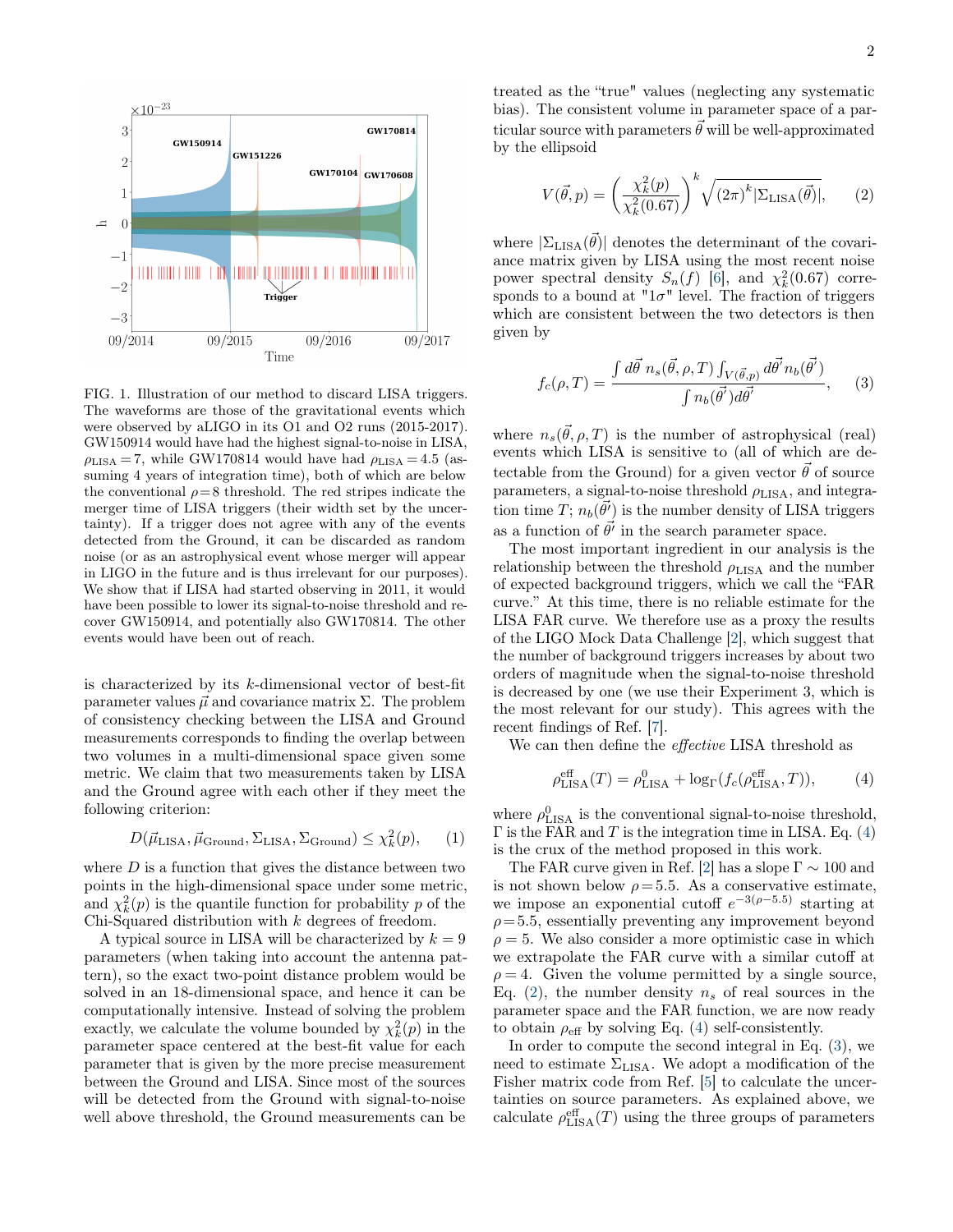which contribute the most to the fraction of discarded events  $f_c$ :

(i) Time of coalescence  $t_c$ : we care only for events that will merge in the Ground frequency band and assume that noise triggers will be distributed uniformly in the LISA observation window, which is determined by T.

(ii) Component masses  $(M_1, M_2)$ : we assume that noise triggers will pick up a random template in the template bank, and calculate the fraction  $f_c$  assuming noise triggers are distributed uniformly in the  $(M_1, M_2)$  plane. The uncertainty on either component mass is normally  $\sim 10\%$ of the measured value, but due to the strong correlation between the two component masses [\[8\]](#page-4-5), the allowed volume in the parameter space is typically much smaller than 10%. This volume is related to the uncertainty in chirp mass measurement, which is expected to be quite small in LISA (as BBHs spend many cycles in its frequency band). Typically the probability of a noise trigger being consistent with one real event is  $\sim 10^{-6}$ .

(iii) Sky location  $(\theta_S, \phi_S)$ : We assume that noise triggers will be uniformly distributed across the sky. LISA will be able to localize sources to within  $\mathcal{O}(10) \deg^2 [9]$  $\mathcal{O}(10) \deg^2 [9]$ . Comparing to the whole sky, the probability of a noise trigger being consistent with one event is  $\lesssim 10^{-3}$ .

Our figure-of-merit is the number of additional sources we can recover in LISA by replacing the conventional threshold  $\rho_{\rm LISA}^0$  with  $\rho_{\rm LISA}^{\rm eff}$ . This of course depends on the astrophysical BBH merger rate. Multiband events probed by LISA are in the local Universe, so we can assume the merger rate  $R$  to be constant in redshift. We denote by  $\Lambda$  the mean rate of events of astrophysical origin above a certain signal-to-noise threshold, given by  $\Lambda = R \langle VT \rangle$ , where  $\langle VT \rangle$  is the time and populationaveraged space-time volume accessible to the detector at the chosen threshold  $\rho^{\text{th}}$ , defined as [\[10\]](#page-4-7)

$$
\langle VT \rangle = T \int dz d\vec{\theta} \frac{dV_c}{dz} \frac{1}{1+z} s(\vec{\theta}) f(z, \vec{\theta}, \rho^{\text{th}}), \quad (5)
$$

where  $V_c$  is the comoving volume,  $s(\vec{\theta})$  is the injected distribution of source parameters, and  $0 \leq f(z, \vec{\theta}, \rho^{\text{th}}) \leq 1$ is the fraction of injections detectable by the experiment.

In order to calculate  $\langle VT \rangle$ , we need to solve for the horizon distance and redshifted volume as a function of source parameters [\[11\]](#page-4-8), and then marginalize over an input population  $s(\vec{\theta})$ . We consider sources characterized by 9 parameters: the two component masses  $(M_1, M_2)$ , time of coalescence  $t_c$ , phase of coalescence  $\phi_c$ , luminosity distance  $D_L$ , sky locations of the source  $(\bar{\theta}_S, \bar{\phi}_S)$ , and the orbital angular momentum direction  $(\bar{\theta}_L, \bar{\phi}_L)$ . In practice, we sample over the two component masses and four sky locations, with  $t_c$  and  $\phi_c$  arbitrarily set to zero.

For the injected mass distribution, we follow Ref. [\[12\]](#page-4-9) and define the probability density function (PDF) of  $M_1$ 

$$
P(M_1) \equiv A_{M_1} M_1^{-\alpha} \mathcal{H}(M_1 - M_{\rm gap}) e^{-(M_1/M_{\rm cut})^2}, \quad (6)
$$

where  $A_{M_1}$  is a normalization constant,  $\mathcal{H}$  is the Heaviside function,  $M_{\text{gap}}$  is the minimum mass of a stellar

black hole (assumed to be  $5M_{\odot}$ ), and by default we set the upper cutoff  $M_{\text{cut}} = 40 M_{\odot}$  [\[13](#page-4-10)[–15\]](#page-4-11). To account for uncertainty regarding these choices, we also calculate our results using two other mass functions: in one we replace the Gaussian cutoff with a sharp step function  $P(M) \propto \mathcal{H}(M_{\odot} - M_{\rm cut})$ , and in another with an exponential cutoff  $P(M) \propto e^{-M_1/M_{\text{cut}}}$ . For all cases we limit the maximum component mass to  $100M_{\odot}$ . Finally, given a value for  $M_1$ , we define the PDF of  $M_2$  as a uniform distribution ranging from  $M_{\text{gap}}$  to  $M_1$  [\[8,](#page-4-5) [12\]](#page-4-9):

$$
P(M_2 \mid M_1) \equiv A_{M_2} \mathcal{H}(M_2 - M_{\rm gap}) \mathcal{H}(M_1 - M_2). \tag{7}
$$

For the sky locations, we assume sources are uniformly distributed on the celestial sphere. In principle one should generate a 6-dimensional sample in the mass–sky-location parameters space, but this is quite computationally intensive. In practice, we average over a reasonable amount of sources distributed across the sky and compress the calculation of  $\langle VT \rangle$  to two (mass) dimensions.

The next term we need is  $f(z, \vec{\theta}, \rho^{\text{th}})$ , which is related to the horizon redshift of the source. The LISA signal-tonoise of a source with frequency-domain waveform  $\hat{h}(f)$ at some luminosity distance is given by [\[16\]](#page-4-12)

$$
\rho^2 = 4 \int_{f_{\min}}^{f_{\max}} \frac{\tilde{h}^*(f)\tilde{h}(f)}{S_n(f)} df,
$$
\n(8)

where  $f_{\text{min}}$  and  $f_{\text{max}}$  are the initial and final frequencies. We get the horizon redshift, and hence  $f(z, \tilde{\theta}, \rho^{\text{th}})$ , by setting  $\rho = \rho^{\text{th}}$ .

When calculating the uncertainty and signal-to-noise for a given source, we need to integrate the waveform over a certain frequency range. Since we are interested in sources which can in principle be detected in both LISA and the Ground, we set  $f_{\text{max}} = 1 \text{ Hz}$  (the conventional upper cutoff on the LISA noise curve). To determine  $f_{\min}$ , we require that a source drifts from the LISA band to the Ground band in less than a total time T. The chirp time of a source with chirp mass  $M$  (in the observer frame) is given by [\[17\]](#page-4-13)

<span id="page-2-0"></span>
$$
t = \int_{f_{\min}}^{f_{\max}} df \frac{5c^5}{96\pi^{8/3}} (G\mathcal{M})^{-5/3} f^{-11/3}.
$$
 (9)

To determine  $f_{\text{min}}(\vec{\theta})$  we solve Eq. [\(9\)](#page-2-0) setting  $t \equiv T$ .

In Figure [2](#page-3-2) we plot our main result:  $\Lambda_{\rho_{eff}}/\Lambda_{\rho=8}$ , the increase in detection rate compared to using the standard  $\rho = 8$  threshold, under different assumptions. We see that using the Ground information can boost the number of detections in LISA by a factor ∼4, under the conservative choice for the FAR.

Since our figure-of-merit compares total rates, and we assume a constant merger rate density per comoving volume, the uncertainties in the merger rate cancel out. The dominant uncertainty in our result stems from the FAR. With a more optimistic choice of FAR the boost factor can increase up to  $\sim$  8: the LISA sampling rate [\[18\]](#page-4-14) sets a lower limit on the threshold.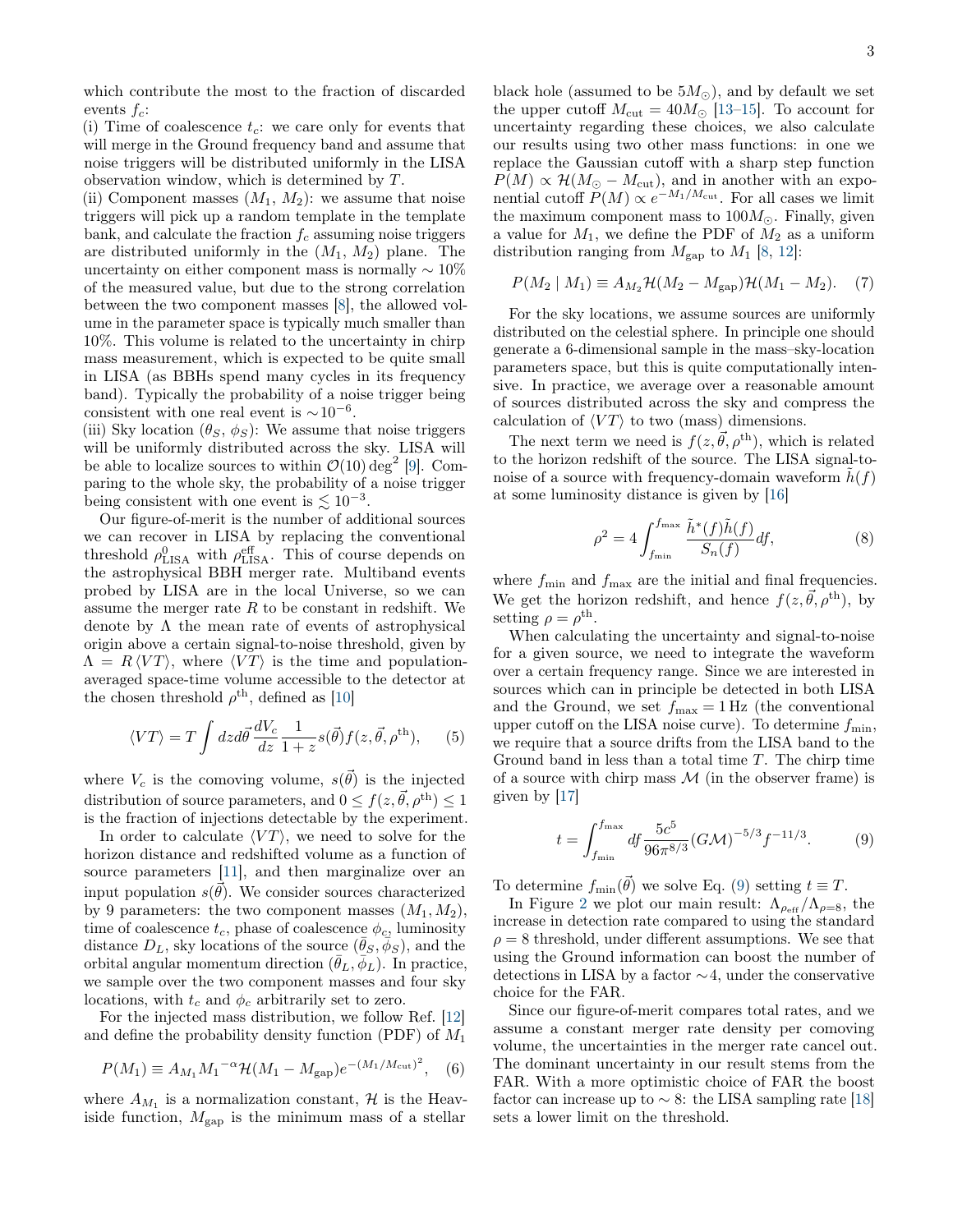<span id="page-3-2"></span>

FIG. 2. The boost in the LISA detection rate enabled by our method, compared to setting the standard signal-to-noise threshold of  $\rho = 8$ , and assuming that all sources are observed for the integration time  $T$  given in Eq. [\(9\)](#page-2-0). The blue solid line shows the rate increase using a FAR function with a cutoff at  $\rho = 5$  and a mass function with a Gaussian cutoff. The dashed-blue line corresponds to a more optimistic FAR function, where the cutoff is at  $\rho = 4$ . For comparison, we show in red and green the result when using a mass function with a sharp cutoff at  $50M_{\odot}$  and a single-exponential cutoff at  $40M_{\odot}$ , respectively.

The next source of uncertainty is due to the choice of mass function. The increase in detection rate is biased toward the lower end of the mass function, and so it is more significant for mass functions that favor lower mass events. This uncertainty amounts to  $\sim$ 5%. A uniform-inlog mass function should yield similar results [\[7\]](#page-4-4).

Various assumptions we have made here can be improved upon. For example, in checking for consistency between LISA and the Ground we considered only the volume allowed by the LISA covariance matrix, instead of solving the exact two-point problem. This is a reasonable assumption, based on the expected sensitivity of Ground observatories by the time LISA flies.

We also took the distribution of noise triggers to be uniform in the parameters of interest. This assumption is valid for time of coalescence and sky location, but it may not be accurate for the two component masses. Search template banks for ground-based detectors typically have more templates at the low-mass end [\[19–](#page-4-15)[21\]](#page-4-16). More realistic template banks for LISA, when available, can be used to replace the uniform distribution employed here. If the LISA and Ground templates are qualitatively similar, this replacement should increase the discarding power at the higher-mass end compared to the uniform case, and therefore improve the boost in rate.

Another approximation we made was to extrapolate our Fisher matrix calculation into the low signal-to-noise regime, where it generally serves only as a lower bound of the uncertainties [\[22\]](#page-4-17). A more realistic estimate of the uncertainties can be achieved with other parameter estimation approaches, such as the Markov Chain Monte Carlo method [\[23\]](#page-4-18). We hope that our work will motivate participants in the ongoing LISA Data Challenges [\[24\]](#page-4-19) to verify and improve our FAR estimates.

To conclude, while the idea to use LISA detections to alert ground-based experiments about pending mergers has been explored before [\[1\]](#page-3-0), we have investigated for the first time the potential of exploiting the opposite route.

We have introduced in this *Letter* a method to recover sub-threshold stellar-mass BBH merger events from the LISA data stream using information from the subsequent ground-based measurements of these events. Our analysis forecasts a remarkable increase  $-$  by a factor of 4 to 8, depending on the assumptions – in the number of LISA detections. While our estimate was restricted to multiband sources whose merger is detected from the Ground during the LISA lifetime, the same algorithm can be continuously applied for events that merge after LISA has finished its mission, yielding more detections.

The increase in number of multi-band GW detections can bring forth a plethora of rewards. For example, improvements in parameter estimation and modeling constraints will enable novel tests of extreme gravity theories [\[25–](#page-4-20)[29\]](#page-4-21). Most notably, discrimination between different BBH-formation channels using eccentricity [\[30–](#page-4-22)[35\]](#page-4-23), spins [\[36–](#page-4-24)[40\]](#page-4-25), and other waveform features [\[41–](#page-4-26)[43\]](#page-4-27) will greatly benefit from the larger lever arm in frequency garnered from these measurements.

## ACKNOWLEDGMENTS

It is our pleasure to thank Ilias Cholis, Marc Kamionkowski, Johan Samsing and Fabian Schmidt for useful discussions. K.W.K.W. and E.B. are supported by NSF Grants No. PHY-1841464 and AST-1841358. E.D.K. was supported by NASA grant NNX17AK38G. C.C.'s work was carried out at the Jet Propulsion Laboratory, California Institute of Technology, under contract to the National Aeronautics and Space Administration. C.C. also gratefully acknowledges support from NSF Grant No. PHY-1708212.

- <span id="page-3-0"></span>[1] A. Sesana, [Phys. Rev. Lett.](http://dx.doi.org/10.1103/PhysRevLett.116.231102) **116**, 231102 (2016), [arXiv:1602.06951 \[gr-qc\].](http://arxiv.org/abs/1602.06951)
- <span id="page-3-1"></span>[2] C. Capano, T. Dent, Y.-M. Hu, M. Hendry, C. Messenger, and J. Veitch, (2016), [arXiv:1601.00130 \[astro-ph.IM\].](http://arxiv.org/abs/1601.00130)